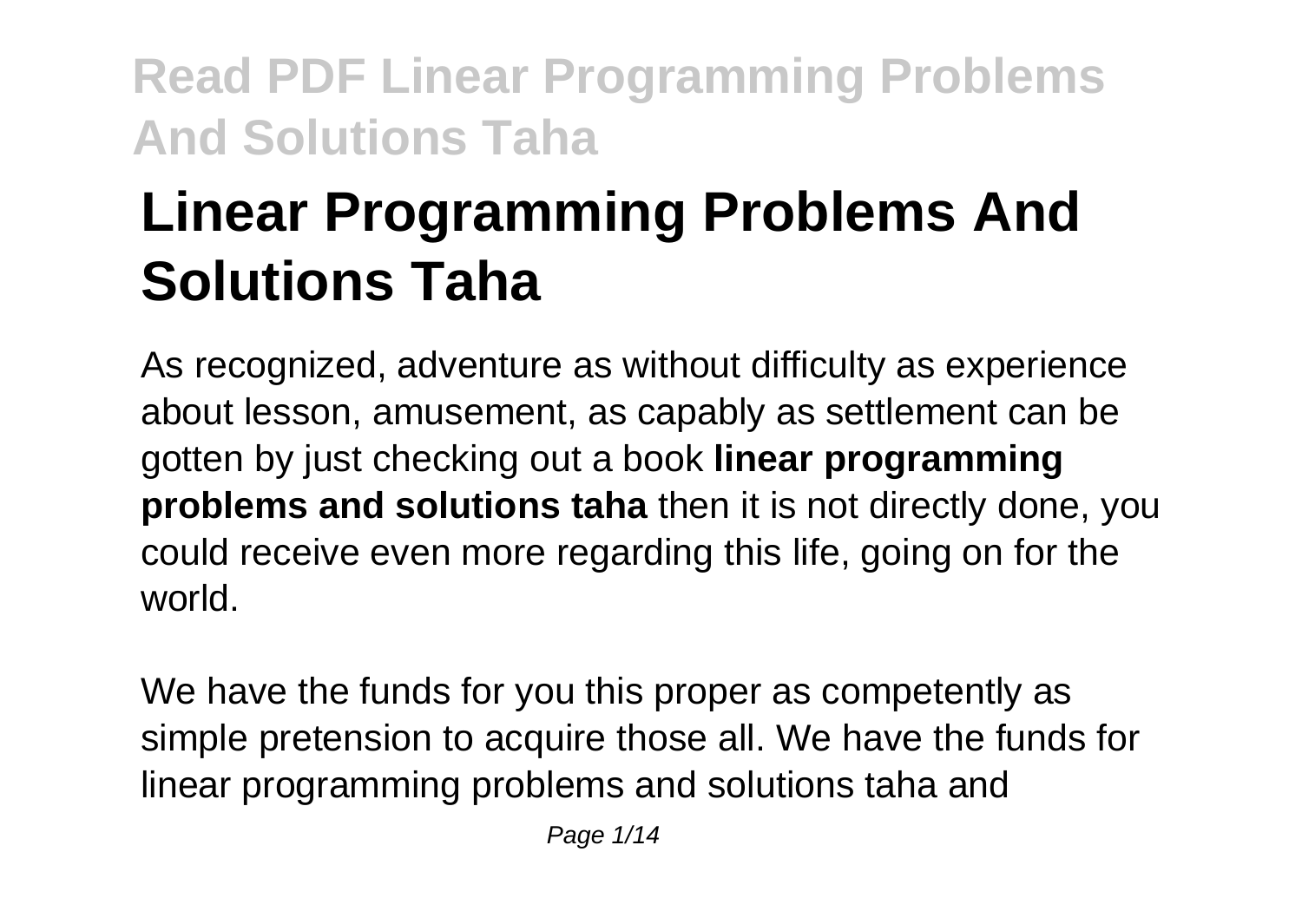numerous book collections from fictions to scientific research in any way. in the midst of them is this linear programming problems and solutions taha that can be your partner.

Formulation of Linear Programming Problem Linear Programming Solving a Linear Programming Word Problem Learn how to solve a linear programming problem Linear Programming - Graphical Solution | Don't Memorise How to Solve a Linear Programming Problem Using the Graphical MethodFormulation of Linear Programming Problem - Minimization Problems Linear Programming Word Problem - Example 1 Solving Linear Programming Problem using Excel's Solver #1 LPP formulation problem with solution | Formulation of linear programming problems | kauserwise® Page 2/14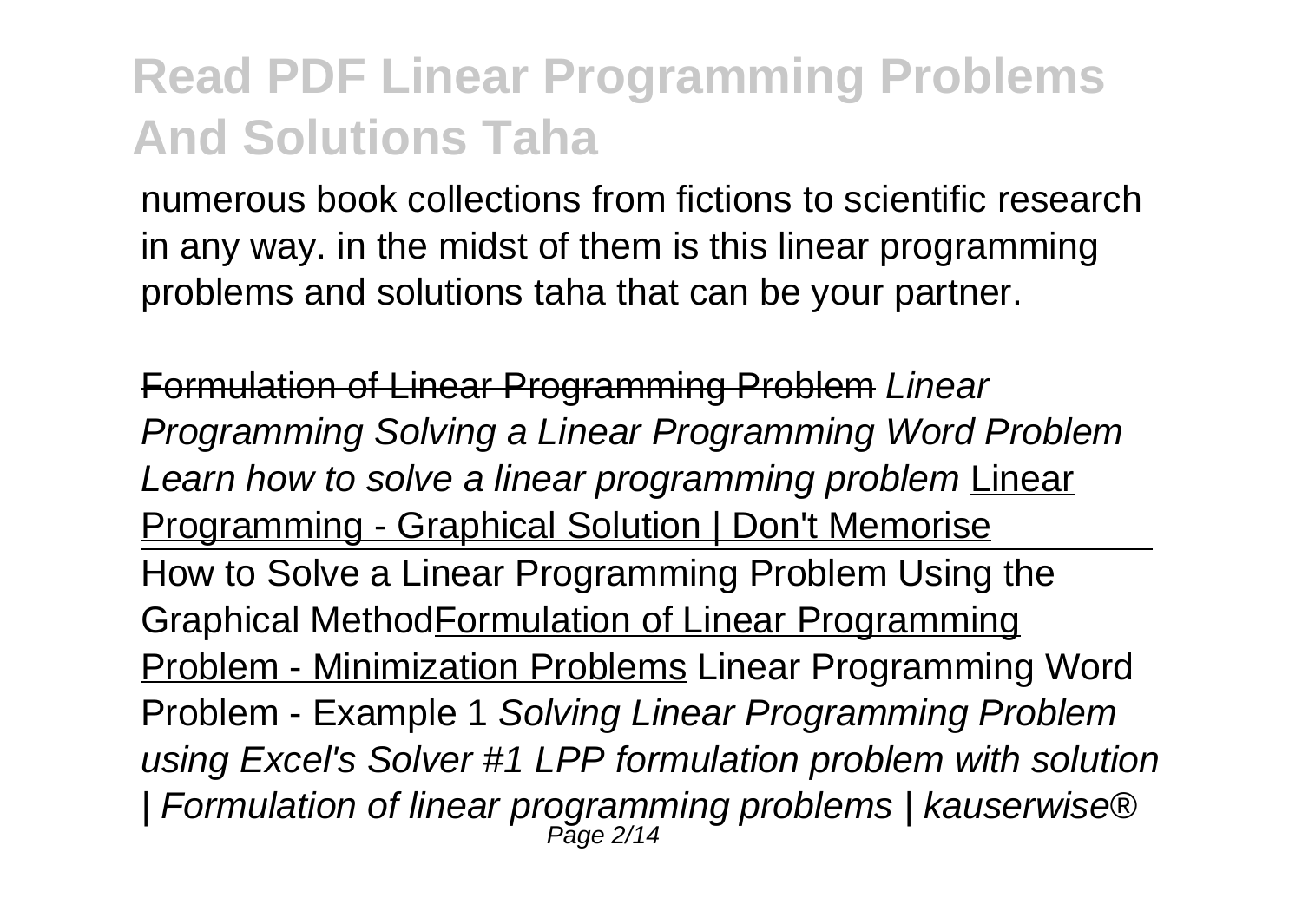Linear programming problem: Word problem Linear Programming Problem - 3 /By excel solver/ by Graphical Solution Linear Programming Part 3 - Writing Constraints 15. Linear Programming: LP, reductions, Simplex Solving Linear Programming Problems Using Microsoft Excel (Modified) LP Graphical Method (Multiple/Alternative Optimal Solutions) The Simplex Method - Finding a Maximum / Word Problem Example, Part 1 of 5 Linear programming, optimization **Linear Programming** Linear Programming Tutorial **Linear Programming Word Problem Setup Linear Programming 4: Slack/Surplus, Binding Constraints, Standard Form** Linear ProgrammingLinear programming - Problem formulation - Example 5 - Diet mix Linear Programming Problem Part 1 [#1] LPP - Graphical method [ Maximization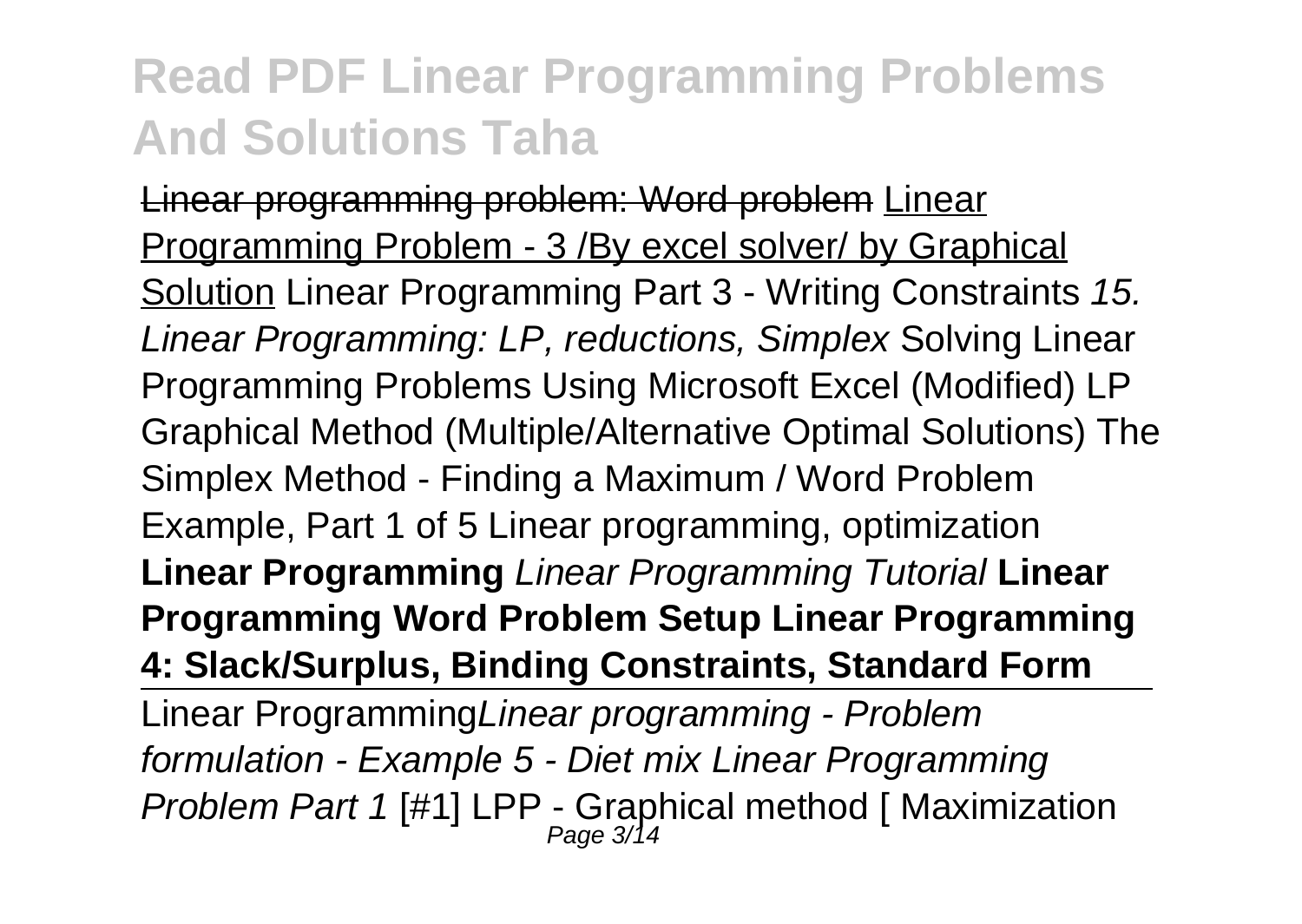with 2 constraints I solved problem :-by kauserwise Dynamie Programming : Solving Linear Programming Problem using Dynamic Programming Approach Linear Programming: Problems and their Solutions 02 12 th (NCERT) Mathematics-LINEAR PROGRAMMING | EXERCISE- 12.1 (Solution) | Pathshala (Hindi) Linear Programming 2: Graphical Solution - Minimization Problem Linear Programming Problems And **Solutions** 

Linear programming offers the most easiest way to do optimization as it simplifies the constraints and helps to reach a viable solution to a complex problem. In this article, we will solve some of the linear programming problems through graphing method.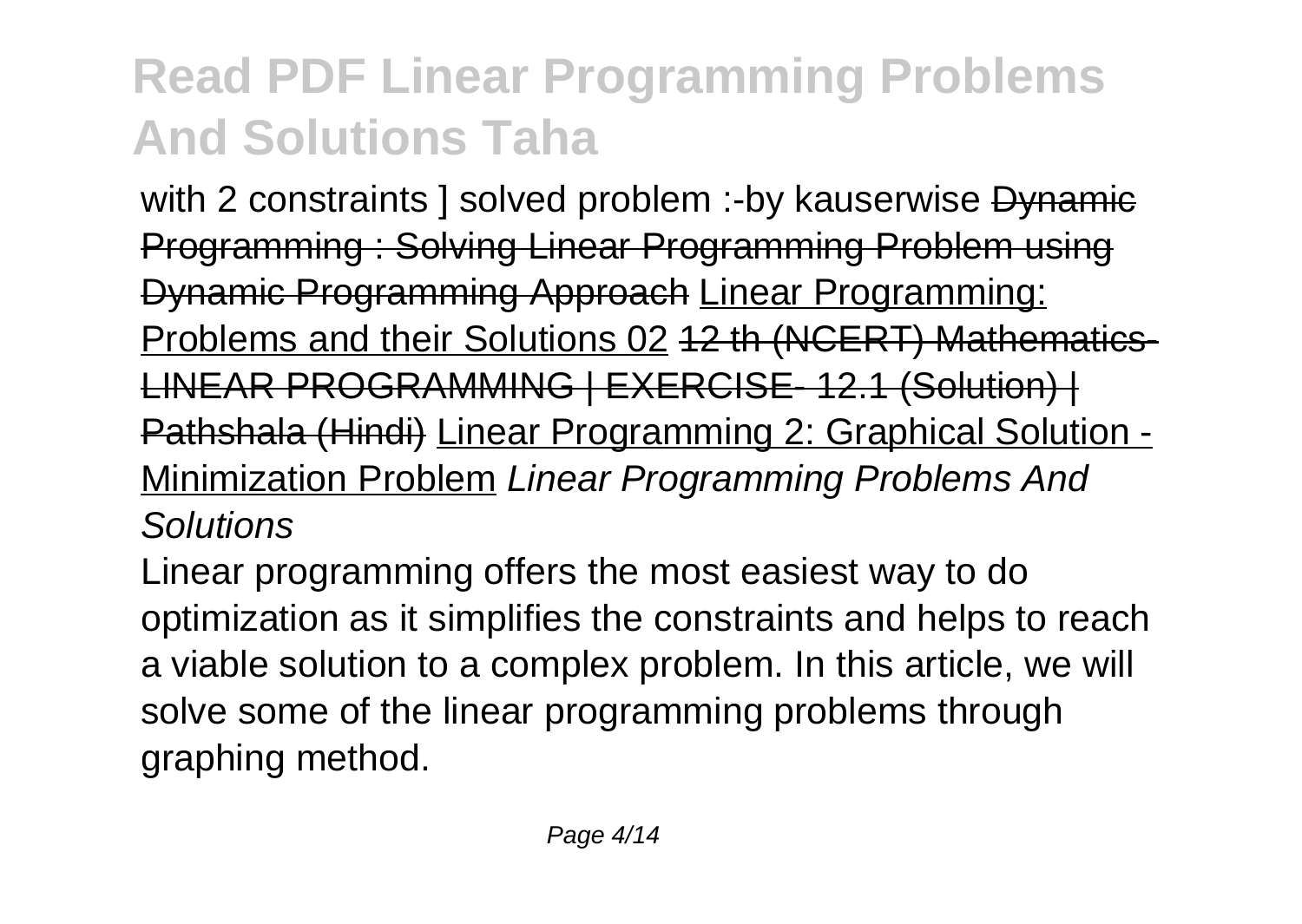Linear Programming Problems and Solutions | Superprof Now, we have all the steps that we need for solving linear programming problems, which are: Step 1: Interpret the given situations or constraints into inequalities. Step 2: Plot the inequalities graphically and identify the feasible region. Step 3: Determine the gradient for the line representing the solution (the linear objective function).

Linear Programming (solutions, examples, videos) In linear programming problems, this region is called the feasible set, and it represents all possible solutions to the problem. Each vertex of the feasible set is known as a corner point. The optimal solutionis the point that maximizes or minimizes the objective function, and the optimal valueis the Page 5/14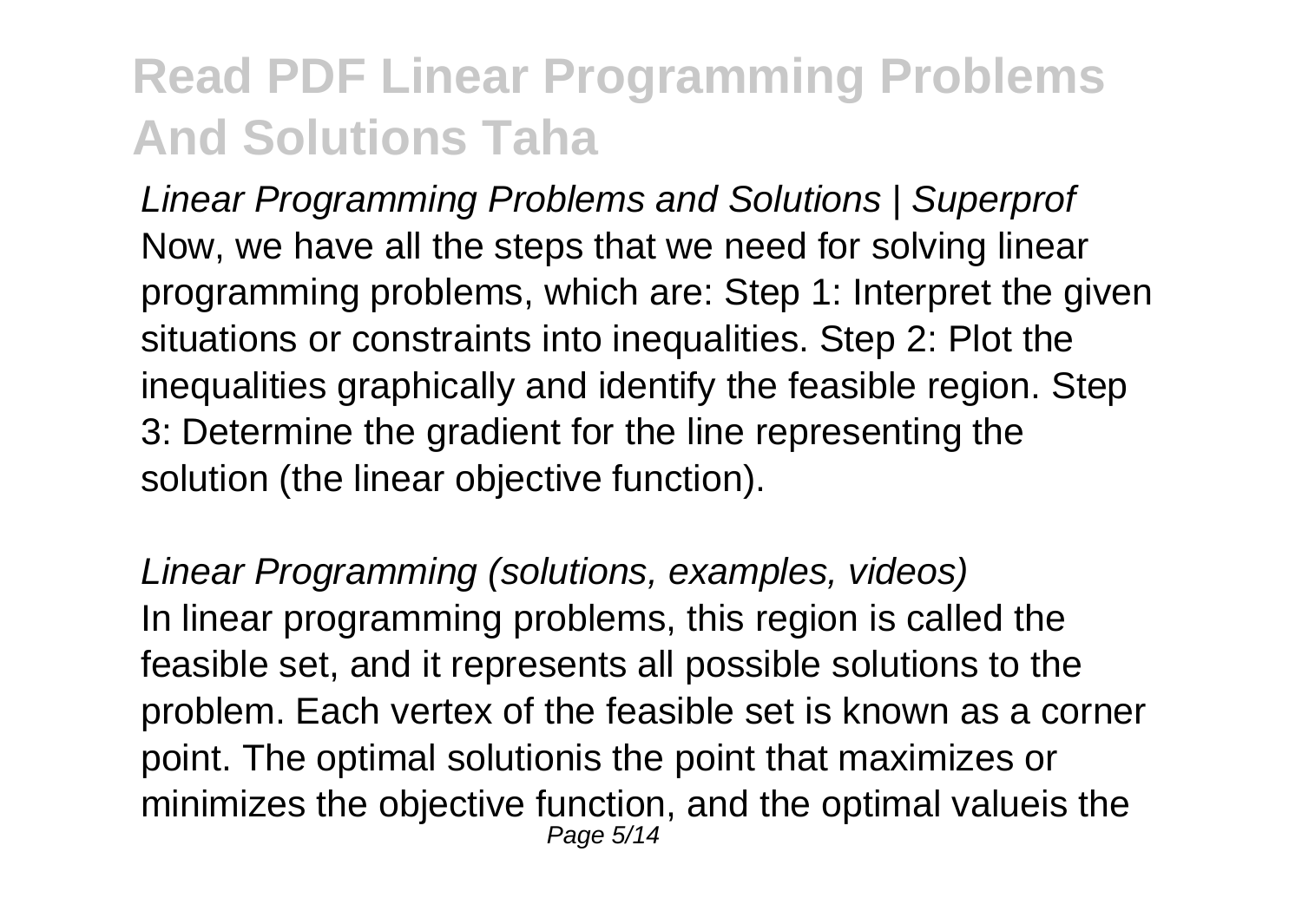maximum or minimum value of the function.

Section 2.1 – Solving Linear Programming Problems Several word problems and applications related to linear programming are presented along with their solutions and detailed explanations. Methods of solving inequalities with two variables, system of linear inequalities with two variables along with linear programming and optimization are used to solve word and application problems where functions such as return, profit, costs, etc., are to be optimized.

Linear Programming: Word Problems and Applications Linear Programming: Word Problems (page 3 of 5) Sections: Optimizing linear systems, Setting up word problems. A Page 6/14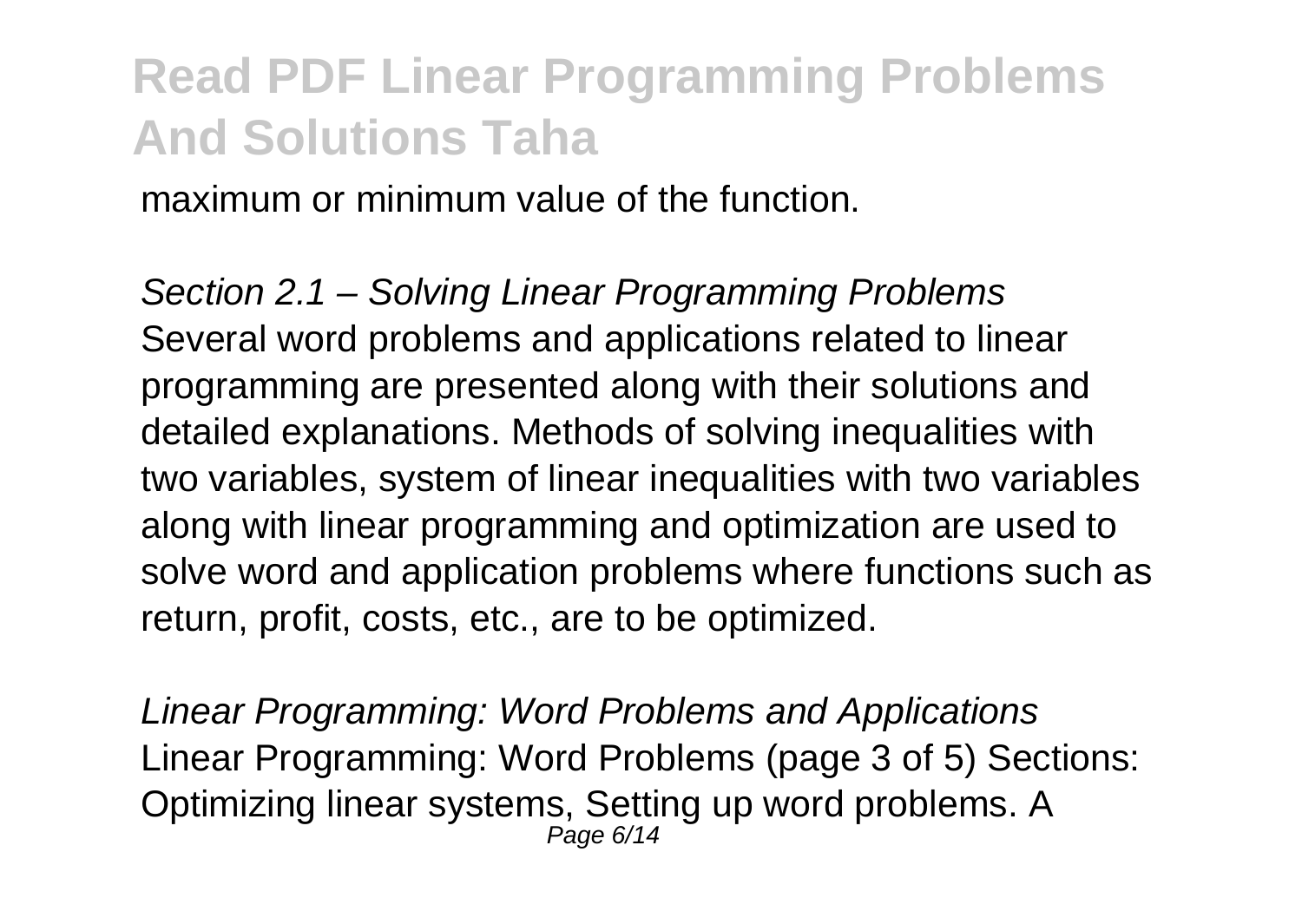calculator company produces a scientific calculator and a graphing calculator. ... That is, the solution is "100 scientific calculators and 170 graphing calculators". You need to buy some filing cabinets. You know that Cabinet X ...

Linear Programming: Word Problem Examples 2.4 A Linear Programming Problem with no solution. The feasible region of the linear programming problem is empty: that is, there are no values for x 1 and x 2 that can simultaneously satisfy all the constraints. Thus, no solution exists.21 2.5 A Linear Programming Problem with Unbounded Feasible Region: Note that we can continue to make level ...

Linear Programming Lecture Notes Page 7/14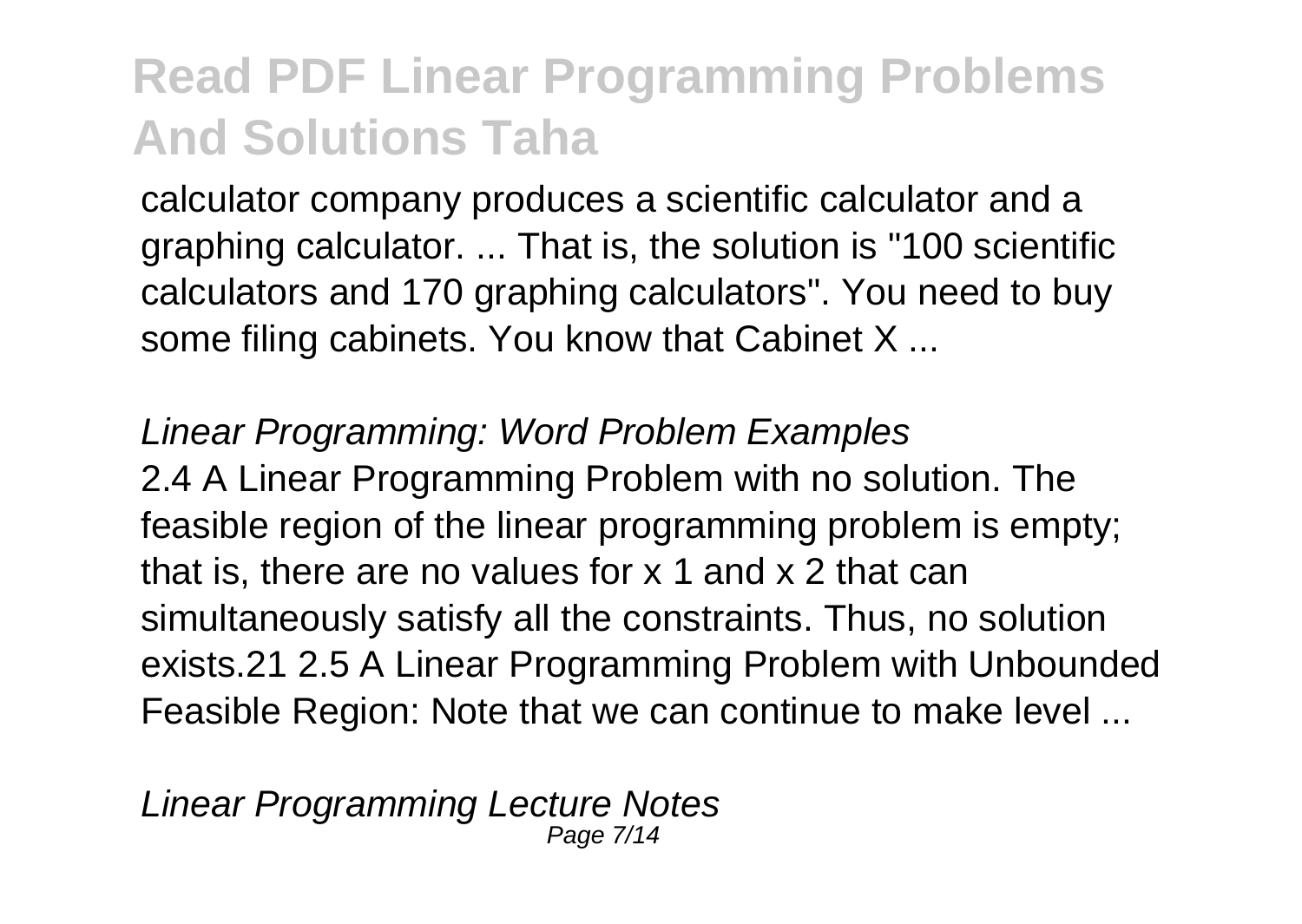This Lesson (LINEAR PROGRAMMING PROBLEMS AND SOLUTIONS 1) was created by by Theo(11030) : View Source, Show About Theo: PROBLEM NUMBER 1 A farmer can plant up to 8 acres of land with wheat and barley. He can earn \$5,000 for every acre he plants with wheat and \$3,000 for every

#### Lesson LINEAR PROGRAMMING PROBLEMS AND SOLUTIONS 1

Linear programming example 1988 UG exam. Solve . minimise  $.4a + 5b + 6c$ . subject to  $. a + b >= 11$ .  $a - b <= 5$ .  $c - a - b = 0$ .  $7a \ge 35 - 12b$ .  $a \ge 0$   $b \ge 0$   $c \ge 0$ . Solution. To solve this LP we use the equation c-a-b=0 to put c=a+b  $(>= 0$  as a  $>= 0$  and b  $>= 0$ ) and so the LP is reduced to. Page 8/14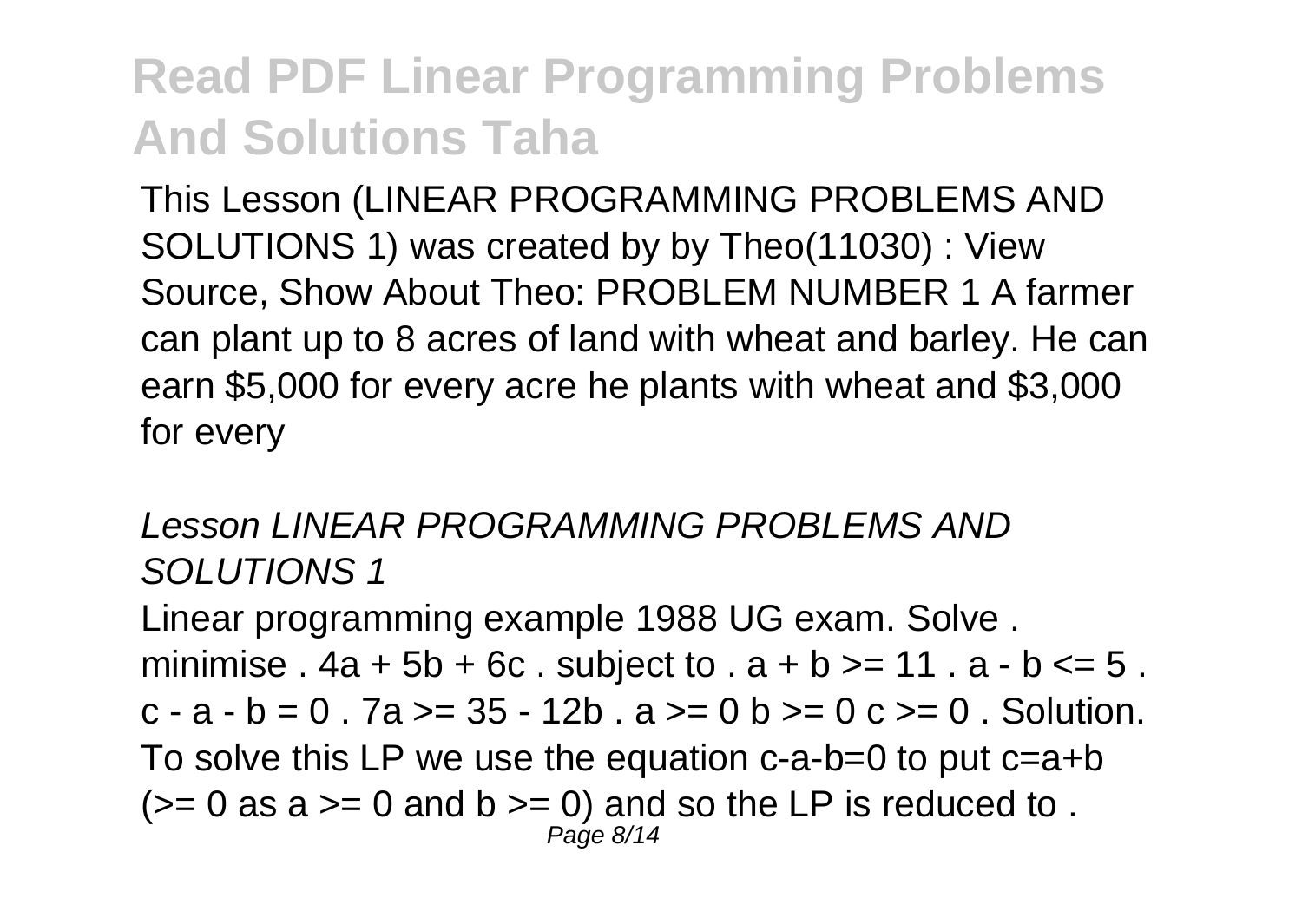minimise .  $4a + 5b + 6(a + b) = 10a + 11b$ . subject to .  $a + b$  $>= 11. a - h \le 5$ 

#### Linear programming solution examples

Linear programming is a quantitative technique for selecting an optimum plan. It is an efficient search procedure for finding the best solution to a problem containing many interactive variables. The desired objective is to maximize some function e.g., contribution margin, or to minimize some function, e.g., costs. Determination of the optimum objective is usually subject to various constraints or restrictions on possible alternatives.

Linear Programming Questions and Answers Page  $9/$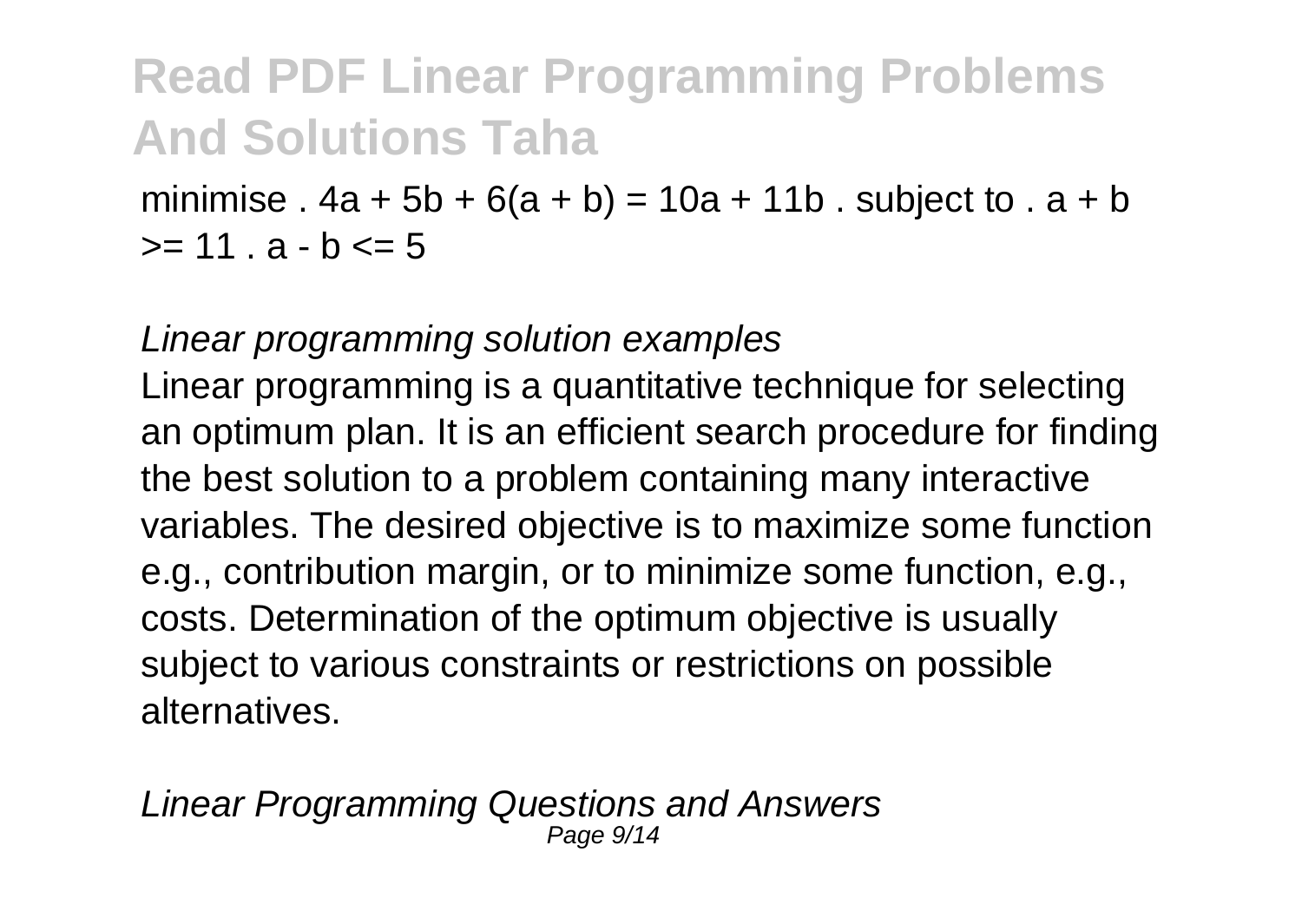NCERT Solutions for Class 12 Maths Chapter 12 Linear Programming. NCERT Solutions for Class 12 Maths Chapter 12 Linear Programming is designed and prepared by the best teachers across India. All the important topics are covered in the exercises and each answer comes with a detailed explanation to help students understand concepts better.

NCERT Solutions for Class 12th Maths Chapter 12 Linear ... Linear programming is a process of optimising the problems which are subjected under certain constraints. It means that it is the process of maximising or minimizing the linear functions under linear inequality constraints. The problem of solving linear programs is considered as the easiest one.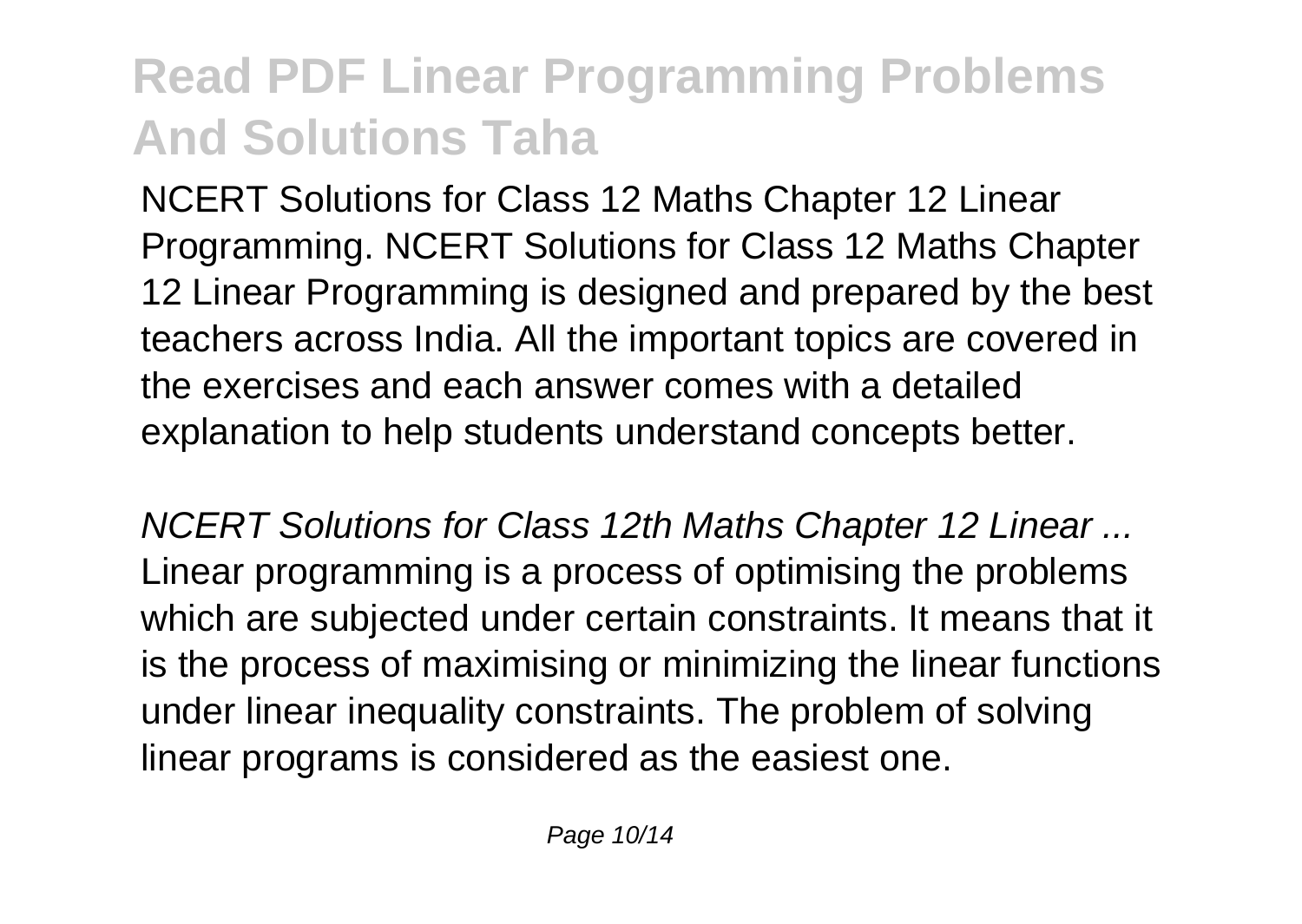Linear Programming (Definition, Characteristics, Method ... In the problems involving linear programming, we know that we have more than one simultaneous linear equation, based on the conditions given and then we try to find the range of solutions based on the given conditions. In this article, we will try finding the solutions of Linear Programming Problems using graphical method.

Graphical Method of Solving Linear Programming Problems A linear programming problem deals with a linear function to be maximized or minimized subject to certain constraints in the form of linear equations or inequalities. In this section, we will learn how to formulate a linear programming problem and the different methods used to solve them.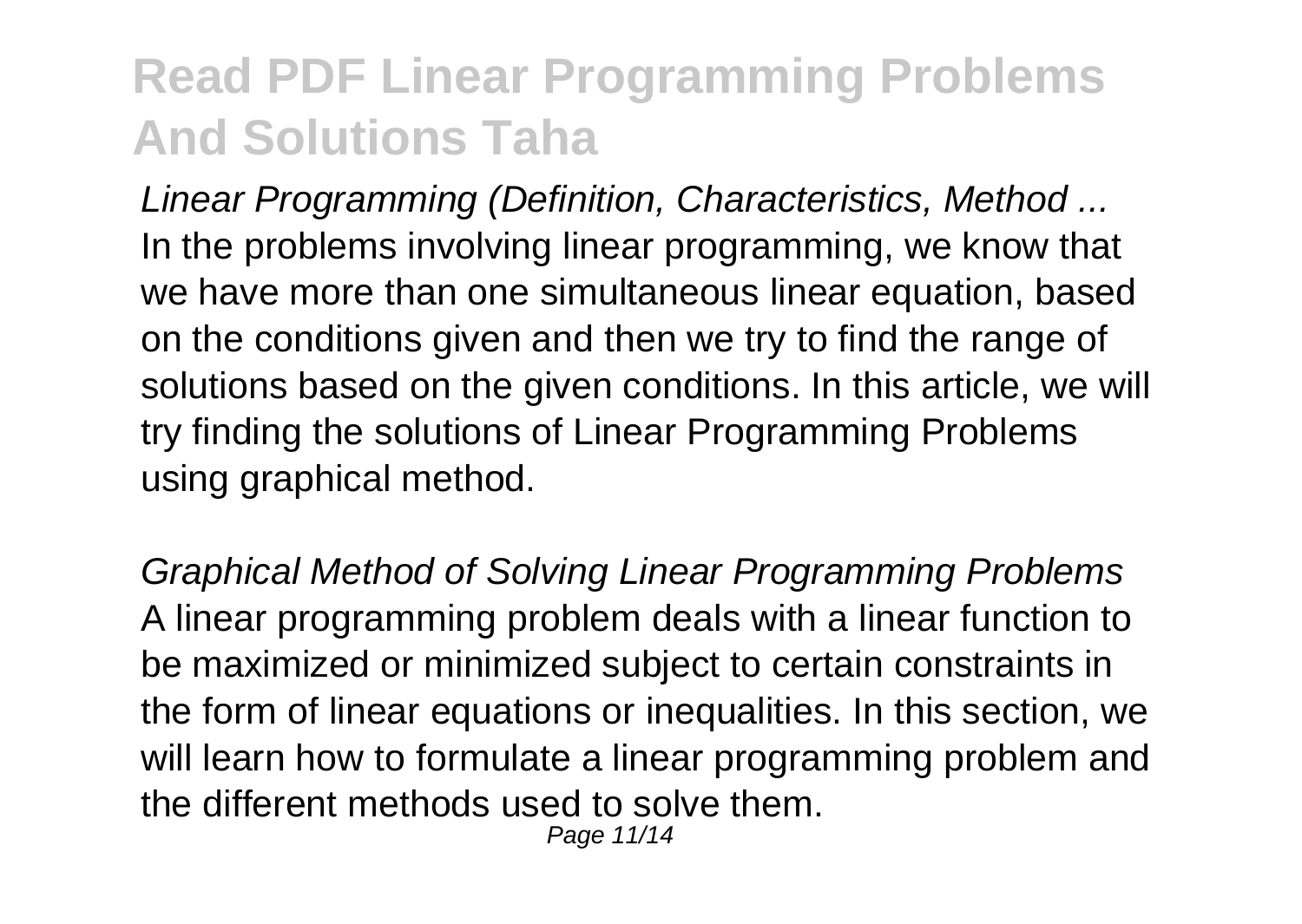#### Types of Linear Programming Problems: Concepts & **Solutions**

\*Response times vary by subject and question complexity. Median response time is 34 minutes and may be longer for new subjects. Q: I need the answer of attached question. A: The cost of overstocking can be defined as the loss incurred by the company for every unsold unit .a... Q: Although Chung was ...

Answered: Solving Linear Programming Problems… | bartleby However, some problems have distinct optimal solutions; for example, the problem of finding a feasible solution to a system of linear inequalities is a linear programming problem Page 12/14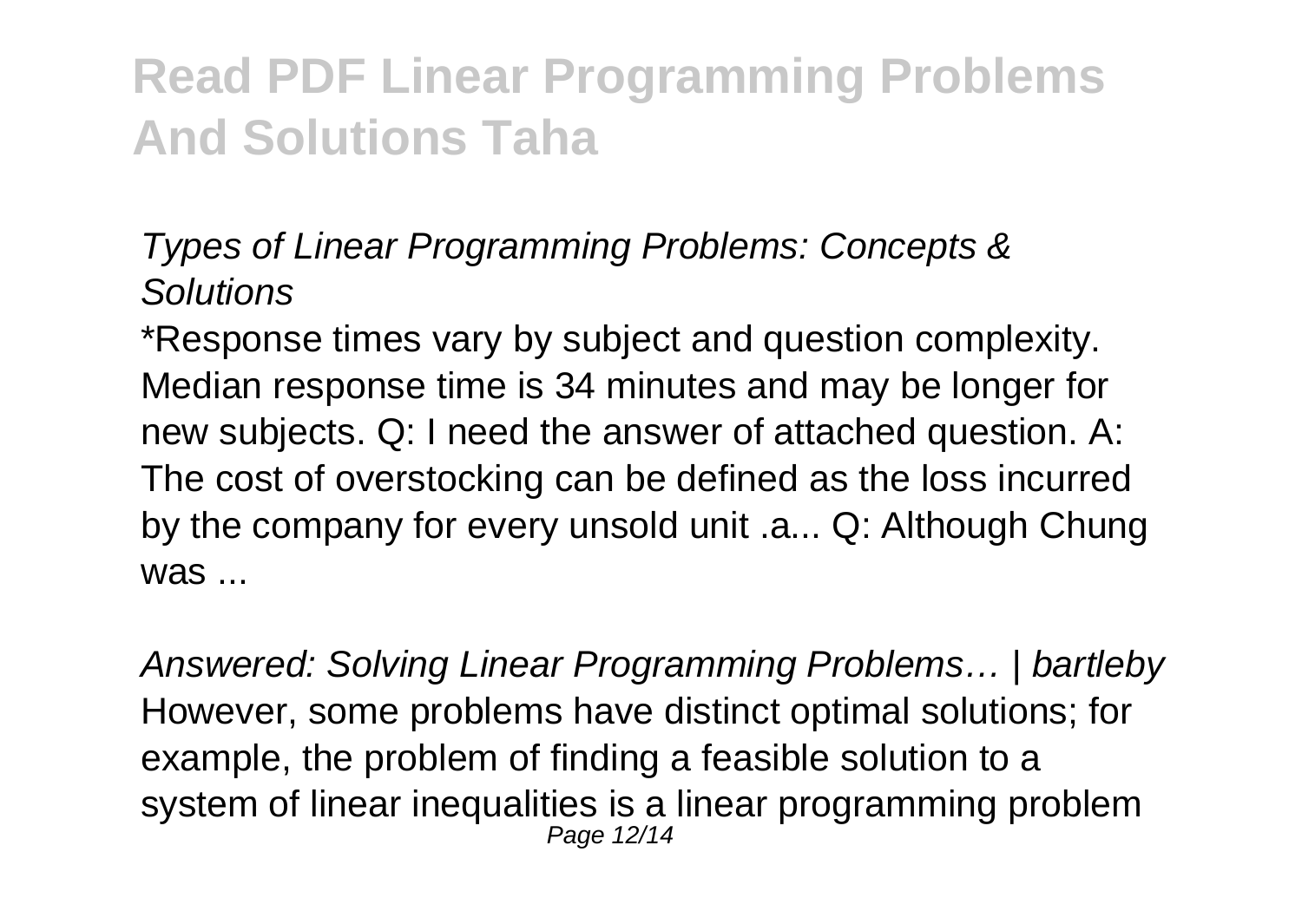in which the objective function is the zero function (that is, the constant function taking the value zero everywhere).

#### Linear programming - Wikipedia

If a solution exists to a bounded linear programming problem, then it occurs at one of the corner points. If a feasible region is unbounded, then a maximum value for the objective function does not exist. If a feasible region is unbounded, and the objective function has only positive coefficients, then a minimum value exist

3.2a. Solving Linear Programming Problems Graphically ... Linear programming is used for obtaining the most optimal solution for a problem with given constraints. In linear Page 13/14